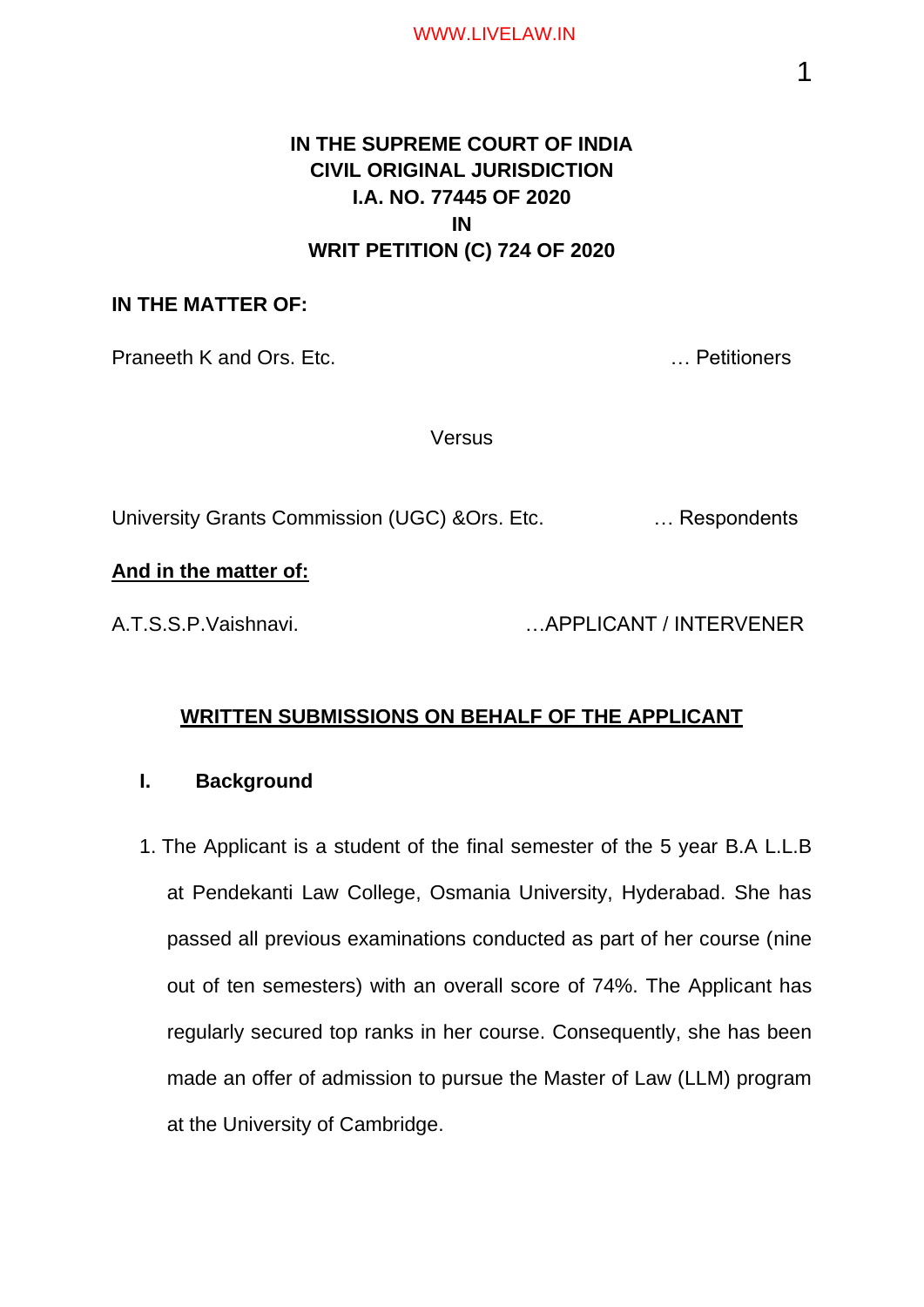The course is scheduled to commence on 01.10.2020. However, the Applicant's admission is subject to her submitting her BA LLB degree to the University of Cambridge by 19th September 2020.

- 2. The Applicant submits that given the pandemic situation prevalent throughout the country in general, and the State of Telengana in particular, it is neither feasible nor practical to conduct examinations. The same puts the health and lives of thousands of students, teachers and staff at risk. She challenges the validity of the impugned guidelines/ office memorandum dated 06.07.2020 of the UGC. They are liable to be struck down for four reasons:
	- a. Violation of the right to life under Article 21
	- b. Violation of Article 14 by treating unequals as equals
	- c. Absence of consultation as mandated by S.12 of the UGC Act
	- d. UGC's lack of legislative competence to regulate examinations

It is submitted that even under the existing UGC Guidelines, degrees/ provisional degrees can be conferred to final year students based on their performance in the previous years. Consequentially, it is prayed that final year students such as the Applicant be conferred degrees/ provisional degrees on the basis of their performance in the previous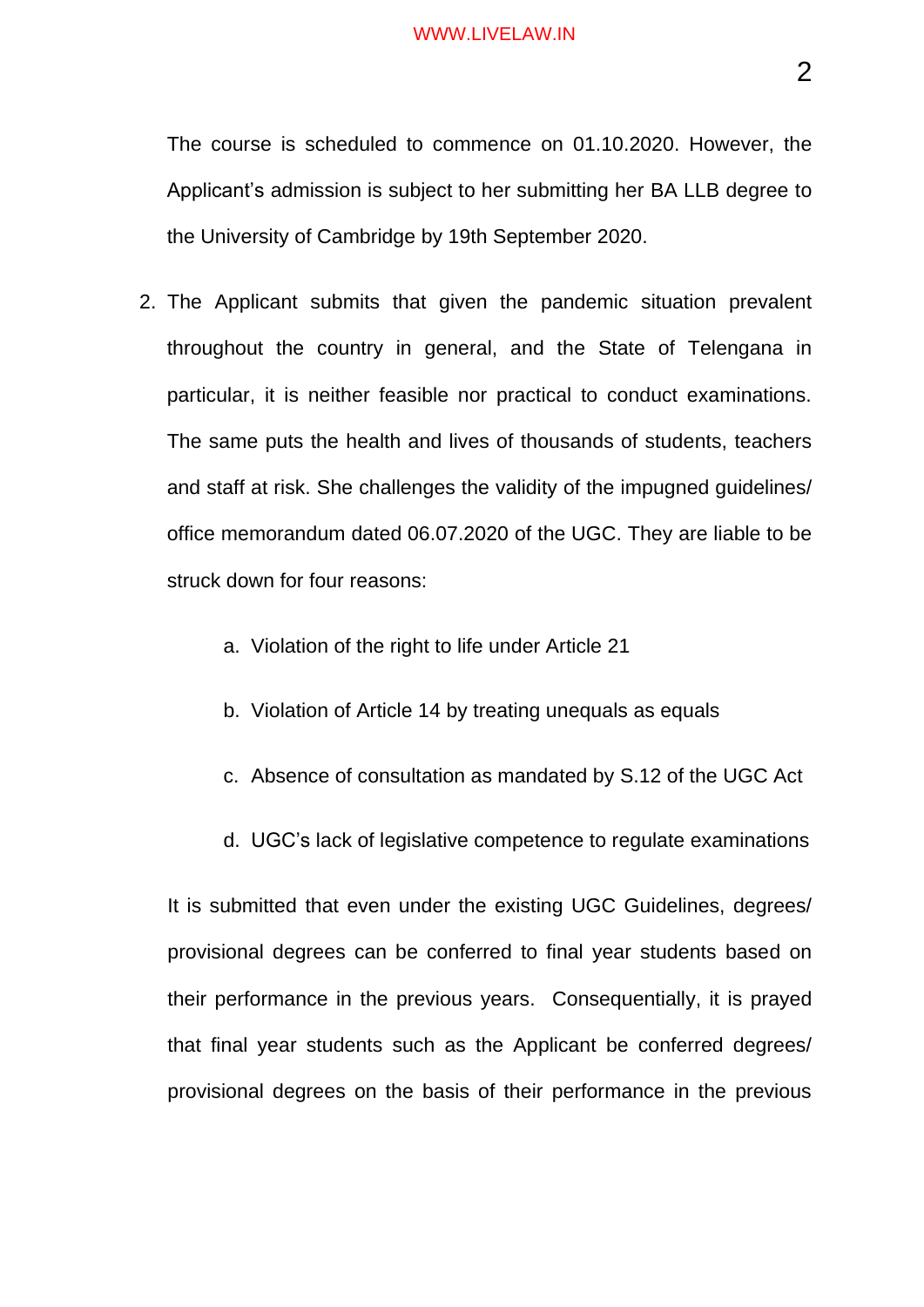semesters of study. The Applicant undertakes to answer her final examination if the same is held at any time in the future.

#### **II. Submissions**

#### **A. Violation of Article 21**

- 3. Numerous judgments of this Hon'ble Court have held that it is the "primary duty" of the state to ensure the good health of its citizens. **[State of Punjab v. Ram Lubhaya Bagga, (1998) 4 SCC 117 at Paragraph 40]**
- 4. As per data released on 19.08.2020, there have been 95,700 reported cases of Covid-19 in Telengana. The state has also reported 719 deaths. The entire country has reported over 27 lakh cases and 51,000 deaths. It is submitted that given the rising number of cases, conduct of examinations poses a direct threat to the health of students, teachers and the staff involved.
- 5. It is humbly submitted that examinations are usually conducted over a period of several days. Students are required to appear for multiple papers, relating to different subjects. On every occasion, it is not just the students but teachers, non-teaching staff etc. who have to travel. Thousands of them use public transport. The conduct of examinations also includes transportation of material such as question papers,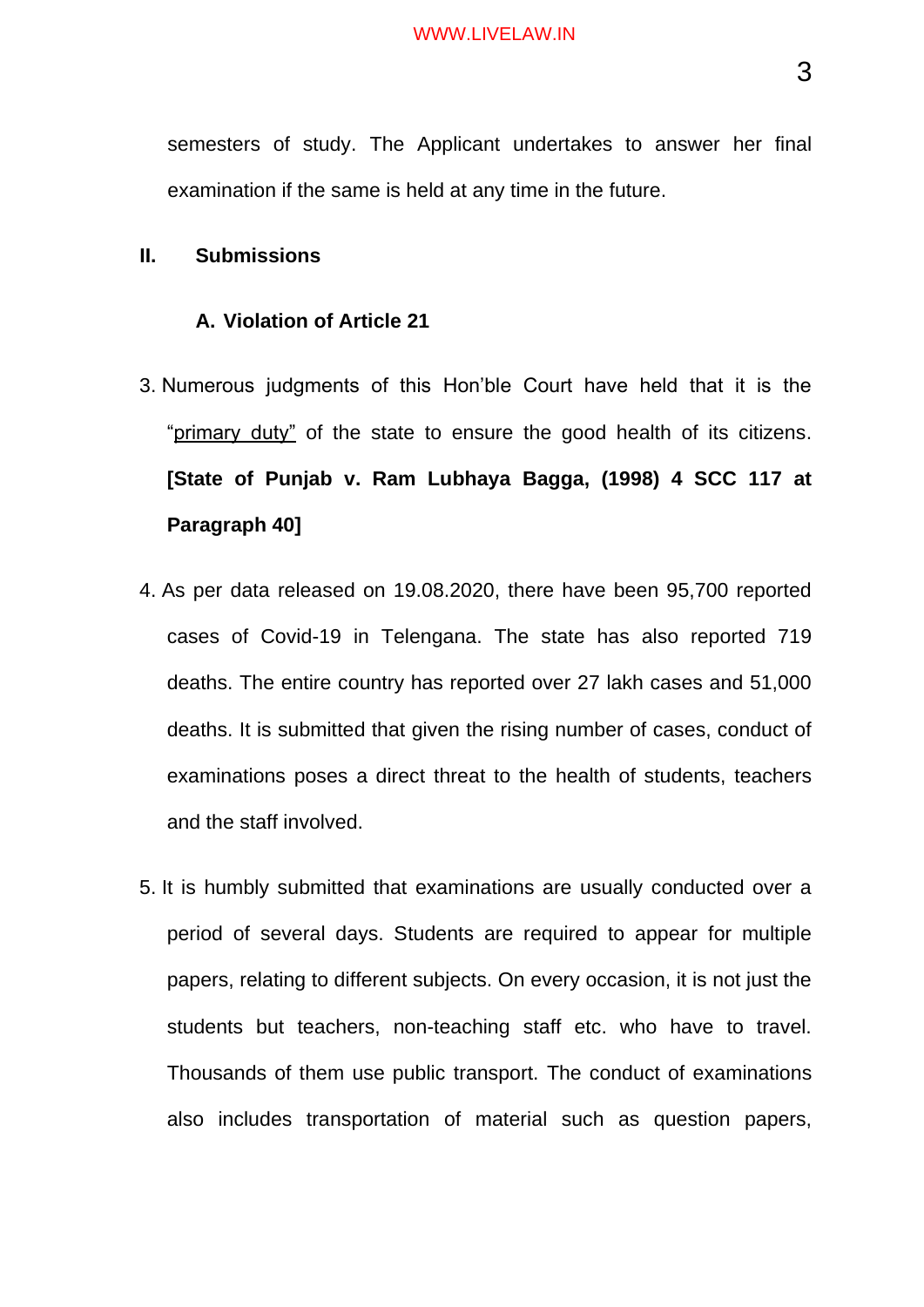answer sheets etc.

6. The Applicant submits that given the existing infrastructure in universities, it is impossible for examinations to be conducted while maintaining norms of social distancing.Conduct of examinationswill expose thousands of people to the risk of exposure to the virus. The same is therefore a direct threat to the right to life and health and thus violative of Article 21 of the Constitution.

### **B. Violation of Article 14**

- 7. Article 14 prohibits the state from treating equals, unequally. It also prohibits equal treatment of un-equals. **[Union of India v. Tulsiram Patel, (1985) 3 SCC 398 at Paragraph 90**] Further, Article 14 strikes at arbitrary state action. State action that is capricious, irrational and/or without adequate determining principle is liable to be struck down by Court. **[Shayara Bano v. Union of India, (2017) 9 SCC 1 at Paragraph 101]**
- 8. The prevalent situation with respect to the spread of Covid-19 differs across the country. Some states continue to show rising number of cases. The situation is somewhat better in others. The impugned guidelines direct all universities, regardless of location to conduct examinations before 30<sup>th</sup> September. This has the effect of treating un-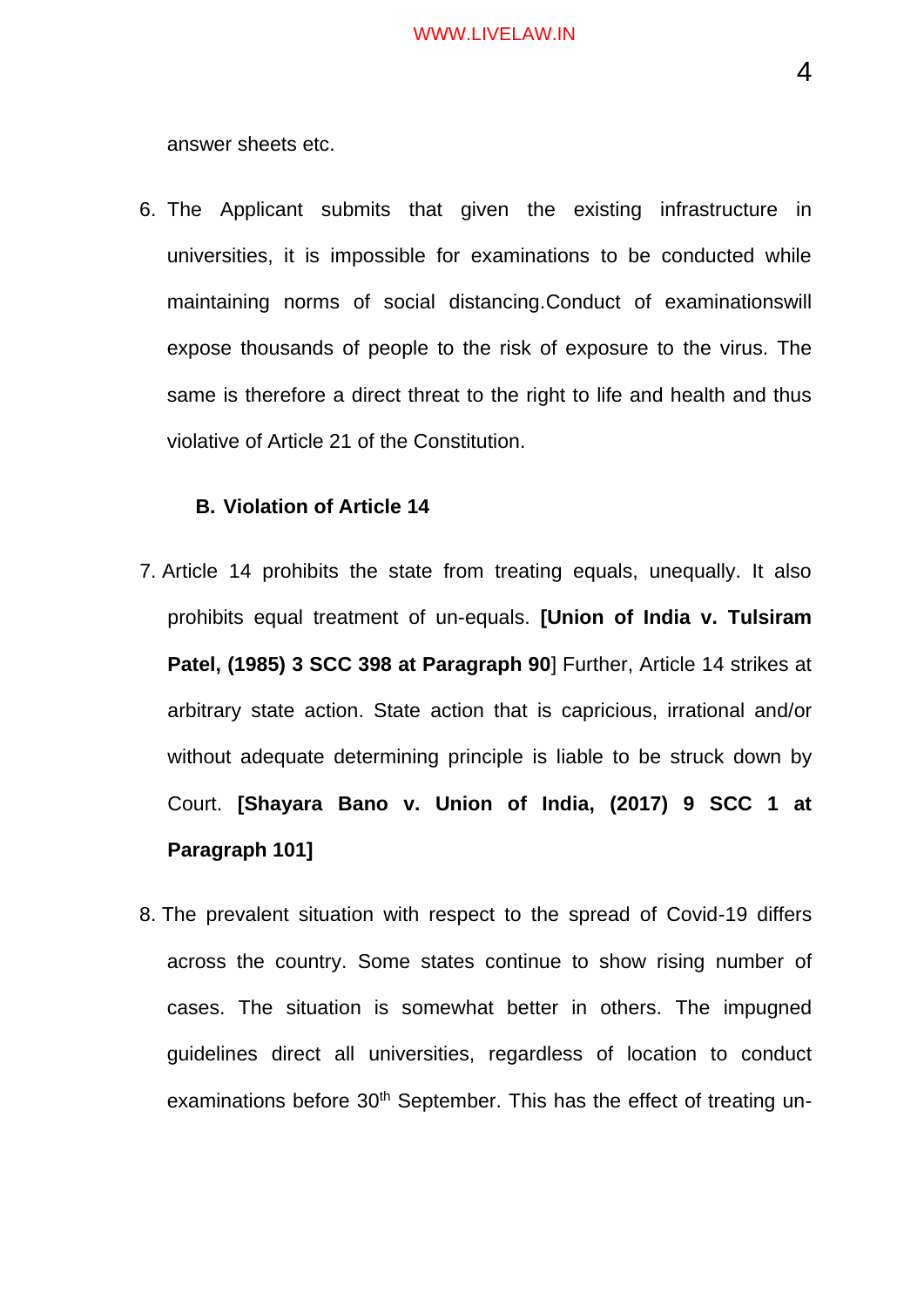equals as equals. The same is also capricious, irrational and without adequate determining principle and therefore violates Article 14 of the Constitution.

### **C. Lack of Effective Consultation**

- 9. Section 12 of the UGC Act states that it "shall be the general duty of the Commission to take, **in consultation with the Universities or other bodies concerned**, all such steps as it may think fit for the promotion and co-ordination of University education and for the determination and maintenance of standards of teaching, examination and research in Universities."
- 10. The impugned guidelines have been passed without consulting all universities. Further, in the existing situation where provisions of the Disaster Management Act are in force throughout the country, the expression "other bodies concerned" will include the State Government and State Disaster Management Authority (SDMA), which have been constituted in each State. It is the state government and the authorities that are in the best position to make an assessment regarding the Covid-19 situation in each state. However, they have not been consulted.
- 11. When one authority is required to consult another, such consultation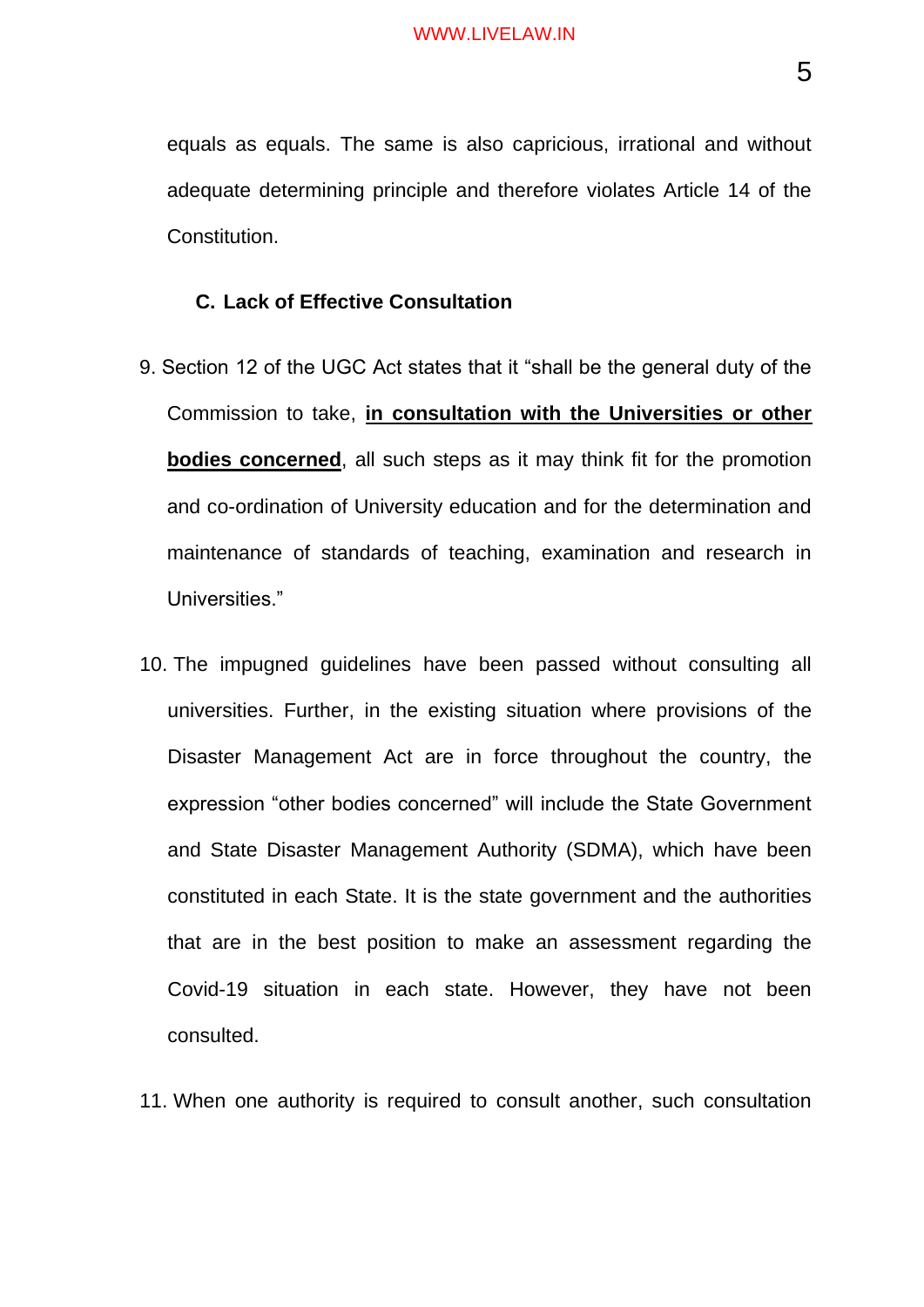must be meaningful, conscious and effective. **[Andhra Bank v. Andhra Bank Officers, (2008) 7 SCC 203 at Paragraph 24]** Consultation is not complete or effective before the parties thereto make their respective points of view known to the other and discuss and examine the relative merit of their views. **[Ram Tawakya Singh v. State of Bihar, (2013) 16 SCC 206 at Paragraph 30]**

12. Consultation as envisaged under law has not taken place in this case. In fact, the UGC has not consulted the relevant stake-holders at all. The impugned guidelines/ office memorandum are therefore liable to be struck down for non-compliance of Section 12 of the UGC Act.

#### **D. Lack of Legislative Competence**

13. The impugned guidelines and office memorandum dated 06.7.2020 have been issued under the UGC Act, 1956. Legislative competence to enact the same is traceable to Entry – 66 of List I of the seventh schedule. The entry pertains to "Co-ordination and determination of standards in institutions for higher education or research and scientific and technical institutions." A Constitution Bench of this Court in *Modern Dental College v. State of Madhya Pradesh, (2016) 7 SCC 353*has held thatthat conduct of examinations is beyond the scope of Entry 66. The observations of the Court are reproduced below: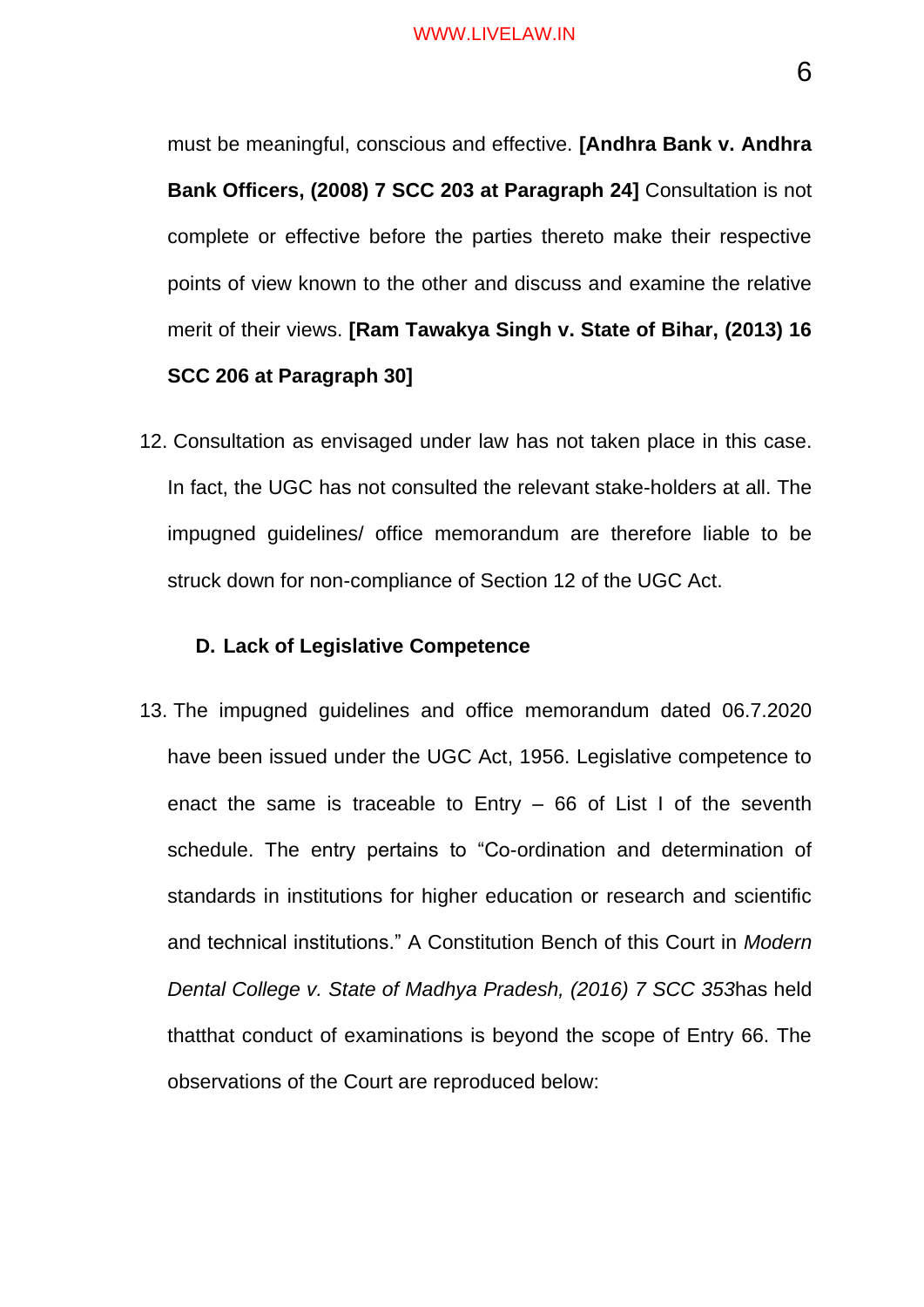*"101.To our mind, Entry 66 in List I is a specific entry having a very specific and limited scope. It deals with coordination and determination of standards in institution of higher education or research as well as scientific and technical institutions. The words "coordination and determination of standards" would mean laying down the said standards. Thus, when it comes to prescribing the standards for such institutions of higher learning, exclusive domain is given to the Union. However, that would not include conducting of examination, etc. and admission of students to such institutions or prescribing the fee in these institutions of higher education, etc."*

14. The aforesaid makes it clear that the Entry 66 does not authorize the UGC or any authority under the Central Government to regulate examinations in Universities. It is therefore submitted that the impugned guidelines and office memorandum are beyond the legislative competence of the UGC.

#### **III. Conclusion and Relief**

15. Clause 6 read with Clause 8 of the UGC(Minimum Standards of Instruction for the Grant of the Master's Degree through Formal Education)Regulations, 2003 provides that the overall performance of the students, throughout the course in issue is assessed in deciding as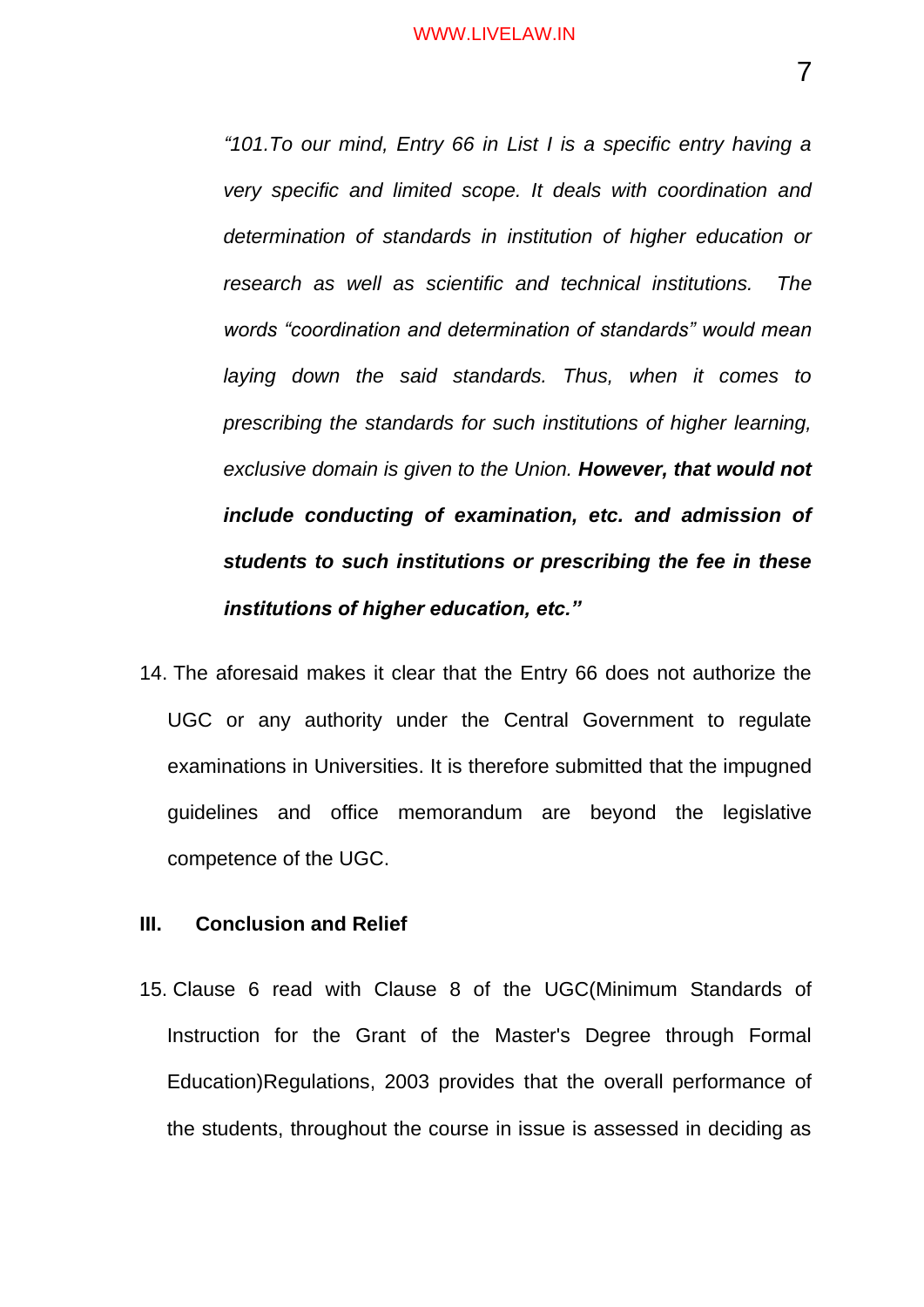to whether or not he/she is entitled to conferment of degree.

16. Final year students have already completed education and assessment in more than 90% of their course. For instance,the Applicant has completed 9 out of 10 semesters. This accounts for 4500 marks out of the total 5000 marks in 10 semesters. Even in the remaining 500 marks of the final semester have already been assessed for 260 marks [2 practical subjects (100 each) + internal assessments for 3 theory subjects (20 per subject)] that are under the control of the respective colleges.

Thus, the Applicant has already studied and has been assessed for 4760 marks out of a total of 5000 marks. Over 95% of her course is complete. The remaining course contains only 3 theory subjects. Even out of these, only one, i.e., Law of Taxation is a mandatory subject as specified by BCI. Classes/ syllabi in these subjects have already been concluded.

17. In view of the above, it is submitted that a degree can be conferred to students similarly situated to the Applicant even under the existing UGC regulations. In the alternative, it is submitted that students such as the Applicant can be conferred a provisional degree subject to their answering their final exams, at a future date, decided in consultation with all stakeholders and keeping in view the health of all involved.